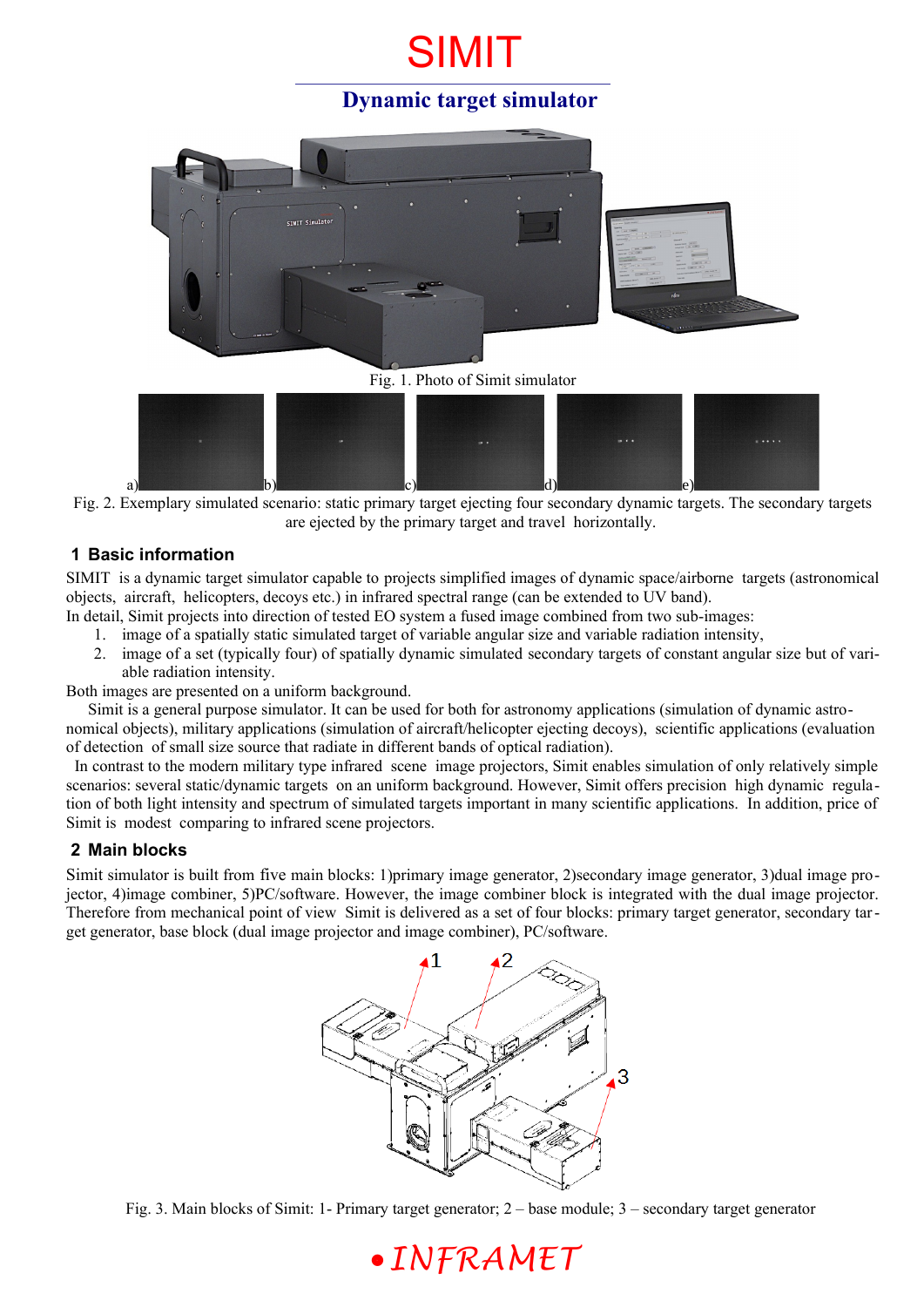# SIMIT

## **Dynamic target simulator**

### **3 Technical specifications**

Simit can be delivered in a series of different versions depending on customer preferences. Below presented parameter of basic version of Simit simulator. Table 1.

| radie i.                                 |                                                                                                                       |
|------------------------------------------|-----------------------------------------------------------------------------------------------------------------------|
| <b>FUNCTIONS</b>                         | <b>DESCRIPTION</b>                                                                                                    |
| <b>Typical tested IR system</b>          |                                                                                                                       |
| Maximal aperture of optics of tested IR  | $80$ [mm]                                                                                                             |
| Type                                     | dual spectral (option: multispectral)                                                                                 |
| Height of optical axis of tested IR sys- | not lower than 125 mm (option: can be higher)                                                                         |
| tem                                      |                                                                                                                       |
| Typical spectral bands                   | Dual spectral band system (typical: SWIR band and MWIR band)                                                          |
|                                          | option: SWIR band and LWIR band                                                                                       |
| <b>General parameters</b>                |                                                                                                                       |
| Simulated scenario                       | static simulated target ejecting dynamic simulated secondary targets in form of four                                  |
|                                          | pinholes                                                                                                              |
| Type of background                       | uniform                                                                                                               |
| Direction of movement of the sec-        | 1) horizontally to the right, 2) horizontally to the left, 3) vertically up,                                          |
|                                          | 4) vertically down                                                                                                    |
| ondary target<br>Field of projection     |                                                                                                                       |
|                                          | Image of simulated scenery of at least 6° circular (or 4.25°x4.25° square) angular size                               |
|                                          | can be projected.                                                                                                     |
| Spectral band of radiation emitted by    | primary target: 1.1-8 µm                                                                                              |
| simulated targets                        | secondary target: 0.4-15 µm                                                                                           |
| <b>Primary channel</b>                   |                                                                                                                       |
| Shape of the primary target              | rhombus (regulated size)                                                                                              |
| Angular size of the primary target       | regulated in range from 0 to 2 mrad (option 5 mrad)                                                                   |
| Resolution of regulation of size of the  | not worse than:                                                                                                       |
| primary target                           | $0.05$ mrad                                                                                                           |
| Radiation source that irradiates primary | blackbody of regulated temperature and angular size                                                                   |
| target                                   |                                                                                                                       |
| Temperature range of the blackbody       | from 300°C to about 600°C                                                                                             |
| Angular position of the primary target   | at center of projection field (non regulated)                                                                         |
| Irradiance at simulator exit at MWIR     | continuous regulation in range up to 4000 $10^{-10}$ W/cm <sup>2</sup> (option: at least to 20000 $10^{-10}$          |
| band due to the simulated primary tar-   | $W/cm2$ )                                                                                                             |
| get                                      |                                                                                                                       |
| Aiming target                            | Optional high intensity target irradiated by infrared lamp (manual exchange of the                                    |
|                                          | blackbody for the IR lamp)                                                                                            |
| <b>Secondary target</b>                  |                                                                                                                       |
| Shape of simulated secondary targets     | simulated secondary targets have four pinholes arranged on a line                                                     |
| Irradiance at simulator exit at MWIR     | step regulation in range up to 3300 $10^{-10}$ W/cm <sup>2</sup> for target of 8' size (option: up to 16              |
| band due to the single pinhole of simu-  | $000 \t 10^{-10}$ W/cm <sup>2</sup> or more)                                                                          |
|                                          |                                                                                                                       |
| lated secondary target                   |                                                                                                                       |
|                                          | Ration of radiance of secondary target Fixed – about 0.7 (option: regulated in range from about 0.25 up to about 2.5) |
| at SWIR band to radiance at MWIR         |                                                                                                                       |
| band                                     |                                                                                                                       |
| Number of plates with different simu-    | Three (difference in pinhole size and distance between pinholes as in Fig. 4)                                         |
| lated secondary targets                  |                                                                                                                       |
| Sizes and distances between pinholes     | see Table 2 (basic version)                                                                                           |
| of secondary targets                     |                                                                                                                       |
| Relative speed of simulated secondary    | 1) $0.5$ [deg/s]; 2) 1 [deg/s] (basic version)                                                                        |
| targets                                  |                                                                                                                       |
| Temporal intervals between simulated     | see Table 2 (basic version)                                                                                           |
| secondary targets                        |                                                                                                                       |
| Time for simulated secondary targets     | 1.5 s                                                                                                                 |
| coming back to start position            |                                                                                                                       |
| Radiation source that irradiates sec-    | HIR1920 infrared lamp                                                                                                 |
| ondary target                            |                                                                                                                       |
| Color temperature of the radiation       | 1900 K                                                                                                                |
| source                                   |                                                                                                                       |
| Radiation modulation                     | no (option: can be optionally modulated)                                                                              |
| Rise time                                | constant (option: regulated)                                                                                          |
|                                          |                                                                                                                       |